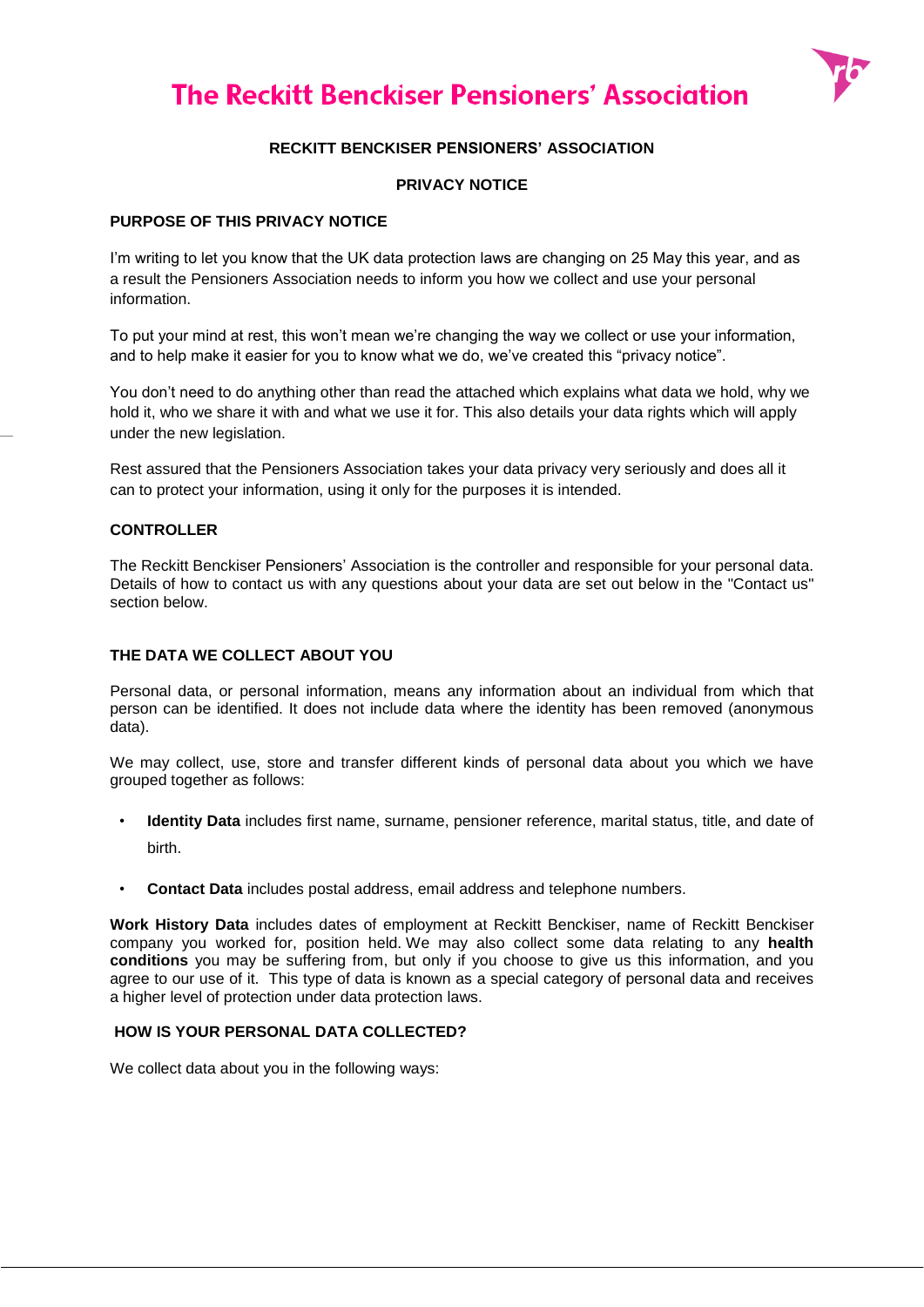

- **Direct interactions with you.** You may give us information about yourself such as a change of address, email or telephone number.
- **Reckitt Benckiser.** On retirement, the administrators of the Reckitt Benckiser Pension Fund, will pass your title, first and last names, date of birth and reference number to us so that we can enrol you as a member of the Pensioners' Association.
- Data may also be collected from the public domain or from an attendance list at a get-together or to go into the magazine.

#### **HOW WE USE YOUR PERSONAL DATA**

We use your personal data to send you our newsletter by post, and by email if you give us your email address. We will also send you Christmas cards by post. Our volunteers in the Southern and Eastern region will try to visit you if when initially contacted you confirm you would like this service and we will use your details to co-ordinate these visits. This may include visits to members who are ill so if you tell us about a health condition, we will use this information for this reason.

Data protection laws require us to tell you the legal basis on which we process your personal data. We generally process your data because it is necessary for our legitimate interests in running the Pensioners' Association and we do not think that your rights override these interests. If you would like more information on our interests and the balancing assessment we have carried out, please contact us using the details below.

If you provide us with any information about your health, we will only process this information with your explicit consent. If you give such information to one of our volunteers they will explain to you how we will use this information and they will check that you are happy for us to use it as described. You may withdraw your consent to our use of this information at any time by contacting us using the details below.

#### **SHARING YOUR PERSONAL DATA**

Your personal data may be shared with the printers and posting services company for the purposes of sending you "IContact" the Pensioners' Association magazine.

#### **INTERNATIONAL TRANSFERS**

We do not transfer your personal data outside the European Economic Area (**EEA**).

#### **HOW LONG WE KEEP YOUR PERSONAL DATA FOR**

We will only retain your personal information for as long as necessary to fulfil the purposes we collected it for. To determine the appropriate retention period for personal data, we consider the amount, nature and, sensitivity of the personal data, the purposes for which we process your personal data and whether we can achieve these purposes through other means.

#### **YOUR RIGHTS**

You have various rights in relation to your personal data, including the right to:

- request a copy of the personal data we hold about you;
- ask that we update the personal data we hold about you, or correct any personal data that you